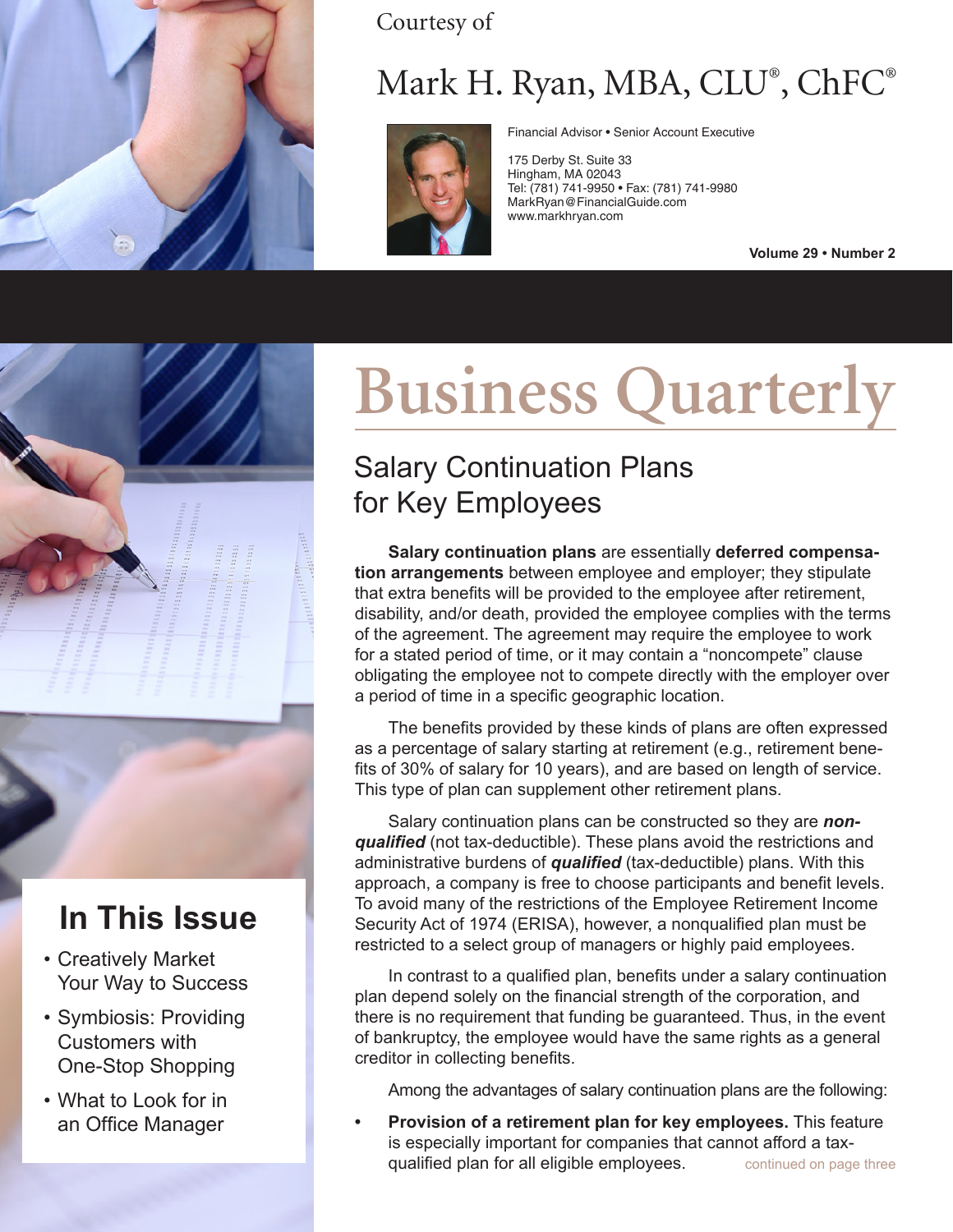#### Creatively Market Your Way to Success

As a small business owner, you know the importance of making your business stand out from the competition. To this end, consider your marketing strategy. Are you fully utilizing *your* business assets to reach new clients and improve sales?

To begin, marketing strategies are generally based on four basic principles:

- **• Product:** The items or services your company offers.
- **• Price:** The amount your product or service will cost.
- **• Promotion:** The way in which you advertise your product or service to increase sales.
- **• Place:** The best location to distribute and promote your product or service to encourage sales.

Before you can fully incorporate the four P's, identify your target market, determine what they are looking for, and pinpoint how your company can fulfill their needs better than the competition. Once you have completed these steps, you can seek out creative and alternative ways to reach your target audience. Consider these five inexpensive and proven methods to market your company:

- **1. Become an expert.** To increase your visibility in your local market, volunteer your time and services to community and industry-related events. To introduce yourself to trade show and event organizers, compose media kits with your photograph, company bio, service goals, and credentials; then mail the kits to the appropriate parties. Follow up by phone, and if that doesn't work, consider organizing your own events. Another option would be to offer to teach a class on your area of specialty at a community college. Or, include a question and answer segment on your website to provide valuable information about your industry. If you do so, be sure to respond to queries within 24 hours.
- **2. Make an alliance.** "Beef. It's what's for dinner." This is an excellent example of a long-running ad campaign that is instantly recognizable, although a specific company is not mentioned. The ad conveys nutrition and Americana, while helping to promote farmers, distributors, packagers, etc. Consider making alliances with companies that complement yours to share



advertising, promotional, and market research expenses.

- **3. Be flexible.** Smaller companies typically have a greater capacity to change with the times than do those in the Fortune 500. Small businesses can often tailor their products and services to individual customer needs, which presents a significant marketable advantage. Make the most of your company's ability to customize and promote these options accordingly.
- **4. Obtain and maintain customers through email.** Everyone dislikes spam, but companies may have the opportunity to buy email lists that are composed of "double opt-in" customers. These are people who have signed up twice to receive information on a specific topic. Although these lists can be expensive, combining customer interest with an informative email newsletter, for example, can be an eye-catching and instructive way to gain sales.
- **5. Offer free samples.** This can be a great way to introduce prospective customers to your product, because all people, young and old, love a bargain or a freebie. Be creative and devise a way to offer your audience a tempting "free bite" of your product.

All businesses are unique, and a strategy that works well for one company may not work for another company. Maximize the same creativity that led you to start your business in the first place, and use it to promote your product. Keep in mind that there are many ways to reach potential customers, and with a little brainstorming, you may find marketing solutions that are straightforward, inexpensive, and productive.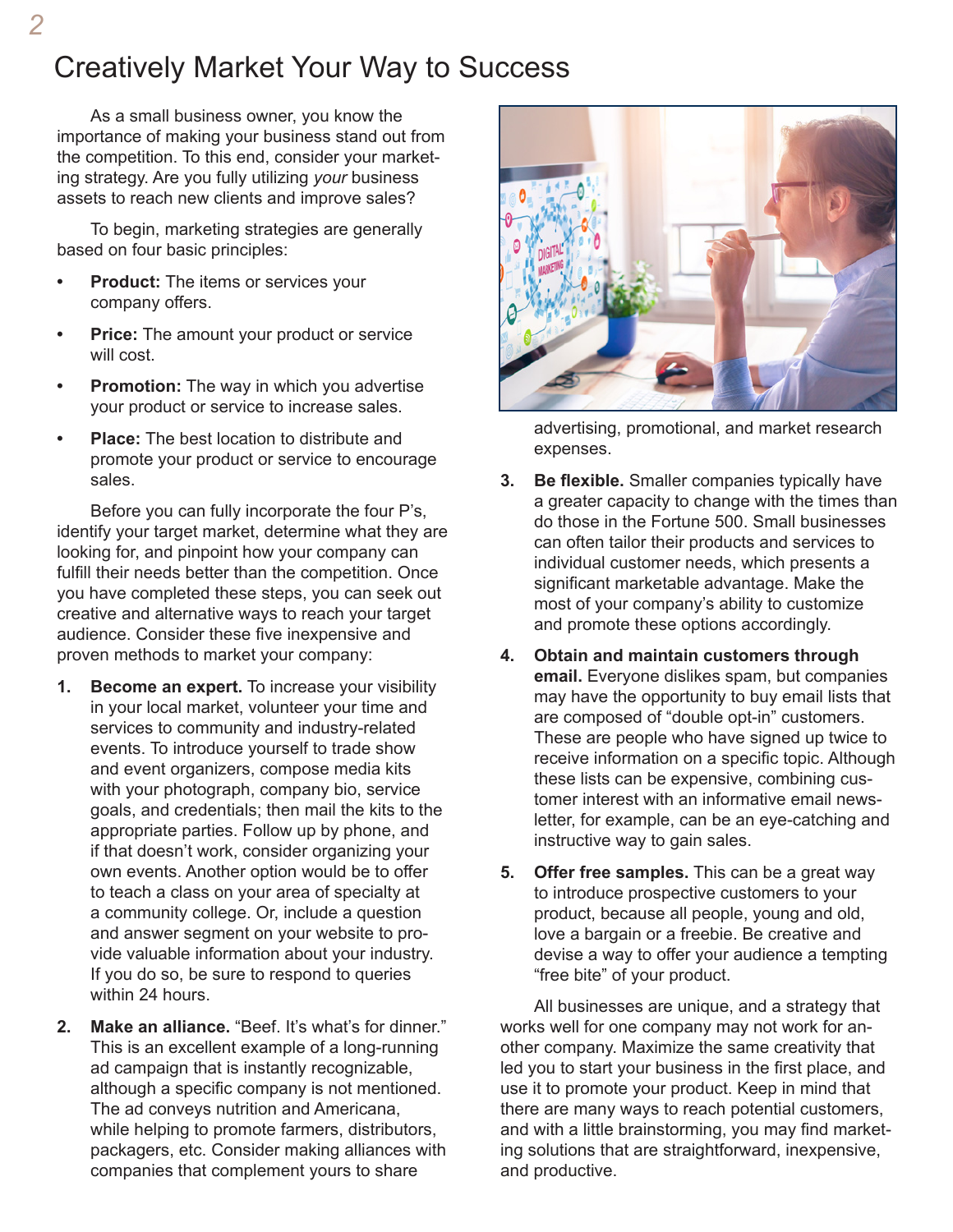#### Symbiosis: Providing Customers with One-Stop Shopping

Symbiosis is a biological term meaning a mutually beneficial relationship of two or more different organisms in close association*.* From a business owner's perspective*,* it may be more than biology. Some business owners have already put symbiotic principles to work in the form of joint business ventures, and the results have been beneficial for all parties involved.

Besides learning about biological symbiosis in school, there may be good reason for business owners to continue its study to help them succeed in today's economic climate.

Perhaps you have seen symbiotic principles at work in your nearby business supply store, where you can now obtain the additional services of a small mailbox/shipping company, a software specialty shop, and, perhaps, a printing facility. The store has the available space, and the smaller enterprises have the additional services needed by business customers. Each service or party benefits from the others, and all are ultimately enhanced by their close proximity.

Another example of symbiotic principles might include a group of service businesses—a cobbler shop, jewelry repair shop, and passport photo shop. They may choose to rent one large retail space in a mall, which might have been too large and costly for one business to handle alone. All businesses may benefit where one may have struggled. Shared office services have also become a common "joint venture." One building may house several independent "one-person" ventures, all of which require a receptionist, copy and fax equipment, and a pleasant reception area.

Does your business have extra, unused space? Do you use certain services infrequently or sporadically, but pay for them continuously? Is there a service or business that could complement yours, while you complement theirs?

Perhaps the time has come to expand on the biological meaning of symbiosis? Besides providing consumers with much-needed one-stop shopping, you may form mutually beneficial and profitable business relations.

#### Salary Continuation Plans for Key Employees continued from page one

- **Retention of key employees.** Salary continuation may help retain employees and be more cost-effective than offering higher salaries.
- **Allowance for a more competitive compensation package.** When recruiting a mature executive, a salary continuation plan can be an alternative to a higher salary or increased retirement benefits.
- **Provision of a necessary or desirable early retirement.** It's often the case that part of the attraction of a salary continuation plan is its appeal to a key employee who might want to retire earlier than usual.
- **Protection of some benefits in a merger situation.** With so many mergers and acquisitions taking place, having a salary continuation plan in place may provide more secure retirement funding for key executives.

The cost of a salary continuation plan is directly related to the benefits provided. Employer contributions to the plan are deductible in the year in which the payments are included in the employee's gross income. A fund reserve can also be created to help

meet these obligations. However, the employee cannot have a specific claim on any fund or reserve.

Many companies find it advantageous to recover the costs of the plan by including a death benefit. In this case, an employer purchases **cash value life insurance** on the employee. The company is both the owner *and* beneficiary of the policy. The size of the policy is determined by the value of money (the interest rate), the benefits, and mortality considerations.

Assuming actual mortality rates are consistent with those anticipated, the company can potentially recover all premiums and benefit costs, plus interest, on the money expended. Premium costs are not deductible, but policy proceeds are generally received tax free by the corporation. Policy proceeds may, however, be subject to the **alternative minimum tax (AMT)**. Benefits paid to the employee's heirs are tax deductible for the corporation.

It is important to note that the Internal Revenue Service (IRS) often has regulatory changes in the offing that could affect salary continuation plans. As a result, it's always best to check that you're in step with the latest tax regulations.